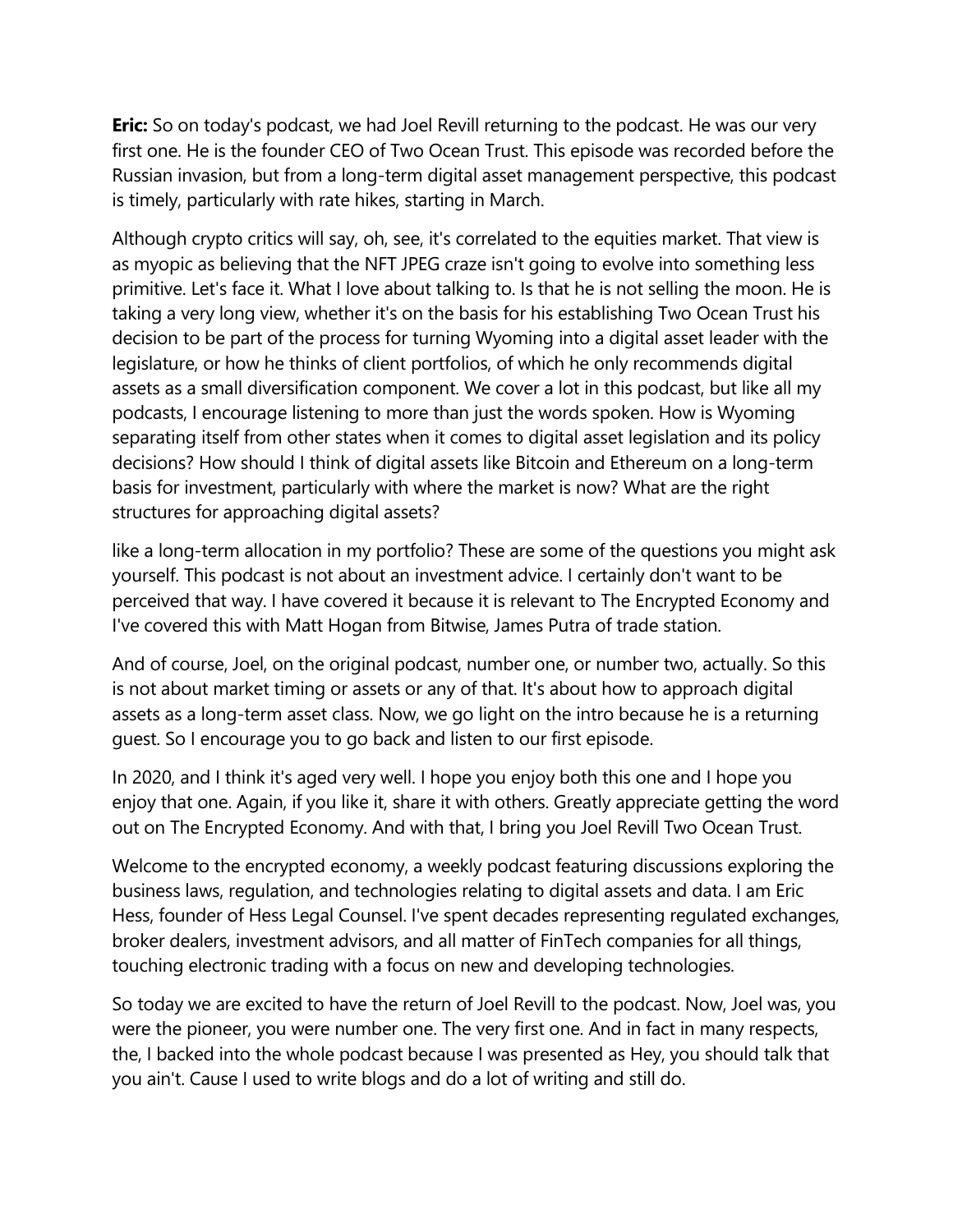And he said, We'd love for you to talk to Joel and, and maybe to write an article or something like that, as maybe you should just do it as like a video and then maybe. Start the podcast around you, so like, I, it's something that I had been thinking about, but it was, like one of a bazillion ideas.

And then you know, I started realizing I'm like, oh, you know what I'm, I'm going to turn this into a podcast. And uh, you know, he was very much a, it wasn't like I'm going to do the encrypted economy and then I'm going to invite Joe rebel. It was like, I'm talking to Joel rebel mail, do a podcast, man.

I'll do the encrypted economy. So you were really, you were the one who knows, but for Joel maybe the encrypted economy would have never happened. How does it make you feel?

**Joel:** Thank you. I'm flattered. Although it for your listeners, it was originally intended to be a video, and then Eric decided to have it be a podcast.

So, I think that just reinforced what I've told, which is that I have a face for radio. So I, there must have been a reason that you shifted to a podcast from the video. But no, thank you. And it's great to have this chance to speak with you.

**Eric:** Now, I encourage everybody listening to go back and listen to that, that you, because we cover a lot in it.

And a lot of it's not dated, not has, has worn well over the last 18 months or so, so highly encouraged it. The other thing I have to say, if you watch the video, he has the most amazing roof like I've ever seen. Like he, he talks in the video, and there is like this log cabin, like vaulted ceiling behind them, and it's just I sat there like looking at this thing, I'm like, my God, I really want to be in, in Wyoming.

I just, it just made me want to be in Wyoming. I don't know. But at any rate, Joel, welcome back. Great to have you back.

**Joel:** Thank you, Eric.

**Eric:** So, so you know it's been, roughly. You maybe 18, 16, 18 months. So who's counting since you've been on the podcast and, we talked a lot about Wyoming and what's gone on in Wyoming.

And so maybe it wouldn't be a terrible idea to just recap some of the things that are happening in Wyoming now that you're particularly excited about as a, as a prelude to starting off this episode. Yeah.

Thank you. Um, There's a couple of different areas to address there.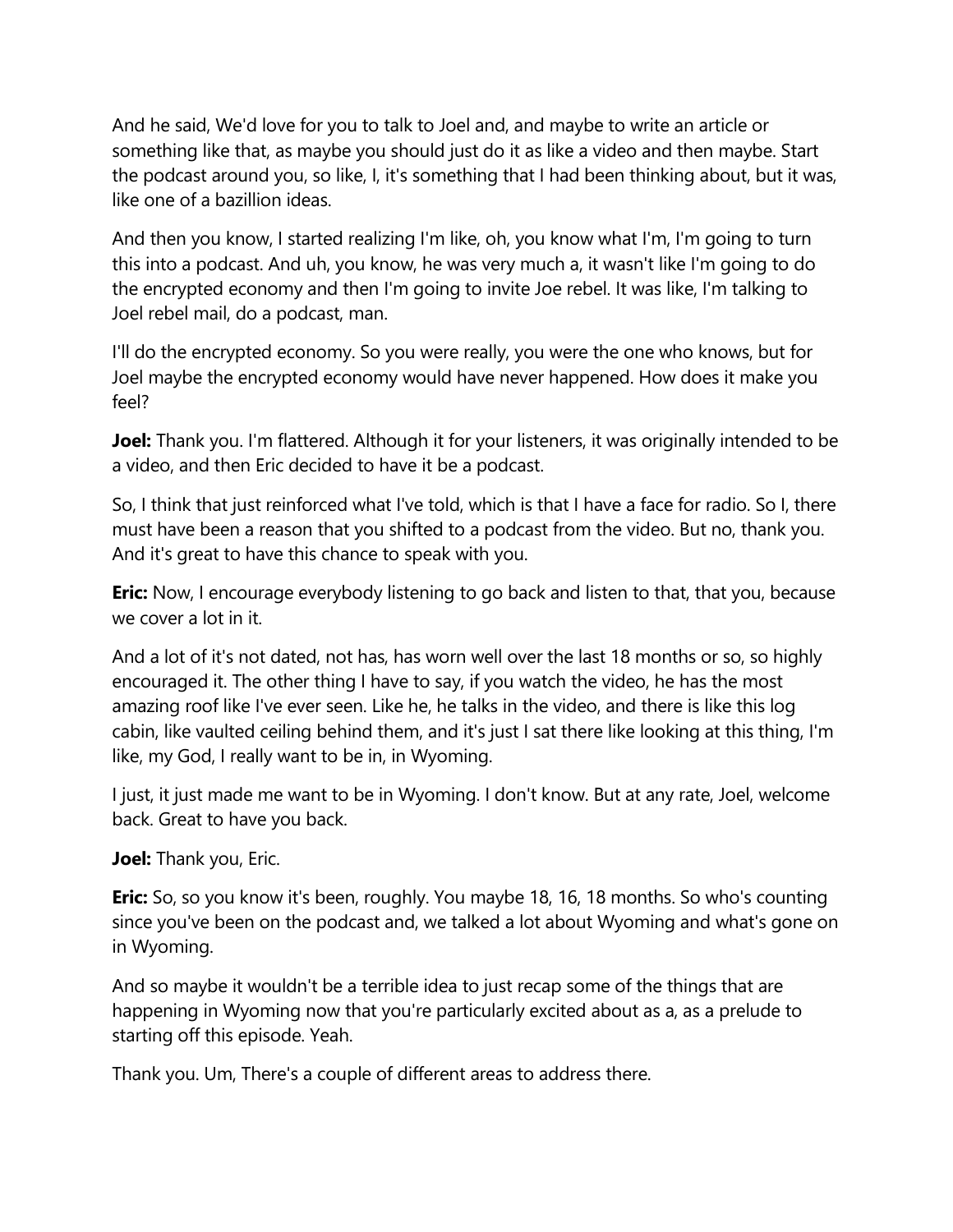The first is from the public sector side. And as we talked about last time, I'm um, Uh, Governor Gordon appointee to the Wyoming blockchain committee. And so continue to be involved in the legislation that's been, uh, coming out of that committee. And um, there are now 24 laws total over the past four legislative sessions, and we have several more bill drafts in front of the Wyoming legislature.

To build on some of our prior legislation, like the DAO LLC, and some of the digital ID and privacy legislation and some new, fairly exciting bill drafts as well. I think also of great interest to your listeners is the fact that Senator Lummis is now a us Senator and on the Senate Banking Committee and is working hard to advance crypto legislation at a federal level. Her general counsel Chris Land was the General Counsel at the Wyoming division of banking and was the author of our no-action letter that we spoke about last time. And so the Senator and her staff we'll be introducing this spring bill, uh, to do a lot of what was done in Wyoming around defining digital assets uh, in, in federal law.

So that's a fairly exciting. Um, bit of news from the state of Wyoming on the private sector side, when we spoke last, we just received that no action letter, and we're just launching our digital assets platform. So now with 18 months, we've got had quite a bit of activity. A number of clients assets have grown quite rapidly on, on that side of the business.

Um, lot, lot going on there we've also, uh, had 18 months of operating a digital assets platform under the supervision of the Wyoming banking regulators have been through an audit with them. And um, quite a bit for us to talk about.

Great. Great. Um, and I covered it a little bit in my intro about the whole background with the no action letter and then the sec division of investment management coming in after the fact to, to, to gather thoughts on the qualified custodian, the definition of qualified custodian under the, uh, under the Management act.

You know, in the introduction, we covered a little bit, the fact that he received a no action relief from the Wyoming division of banking and then subsequently the sec into division of investment management collected comments on the definition of a qualified custodian under the investment advisors act.

Um, so now that you're, you're regulated, what are some of the requirements that. You've had to implement since being regulated by the Wyoming division of banking.

**Joel:** Yeah. The process with the division of banking has been great. They they've been um, as far as a regulatory partner, they've been really helpful in helping us Craft our policies and procedures that goes through a board approval process internally around how we custody and manage digital assets on behalf of our clients.

So you know that there are a number of different areas. I think there were 30 some comments that we received as part of our first audit with the state that where we've made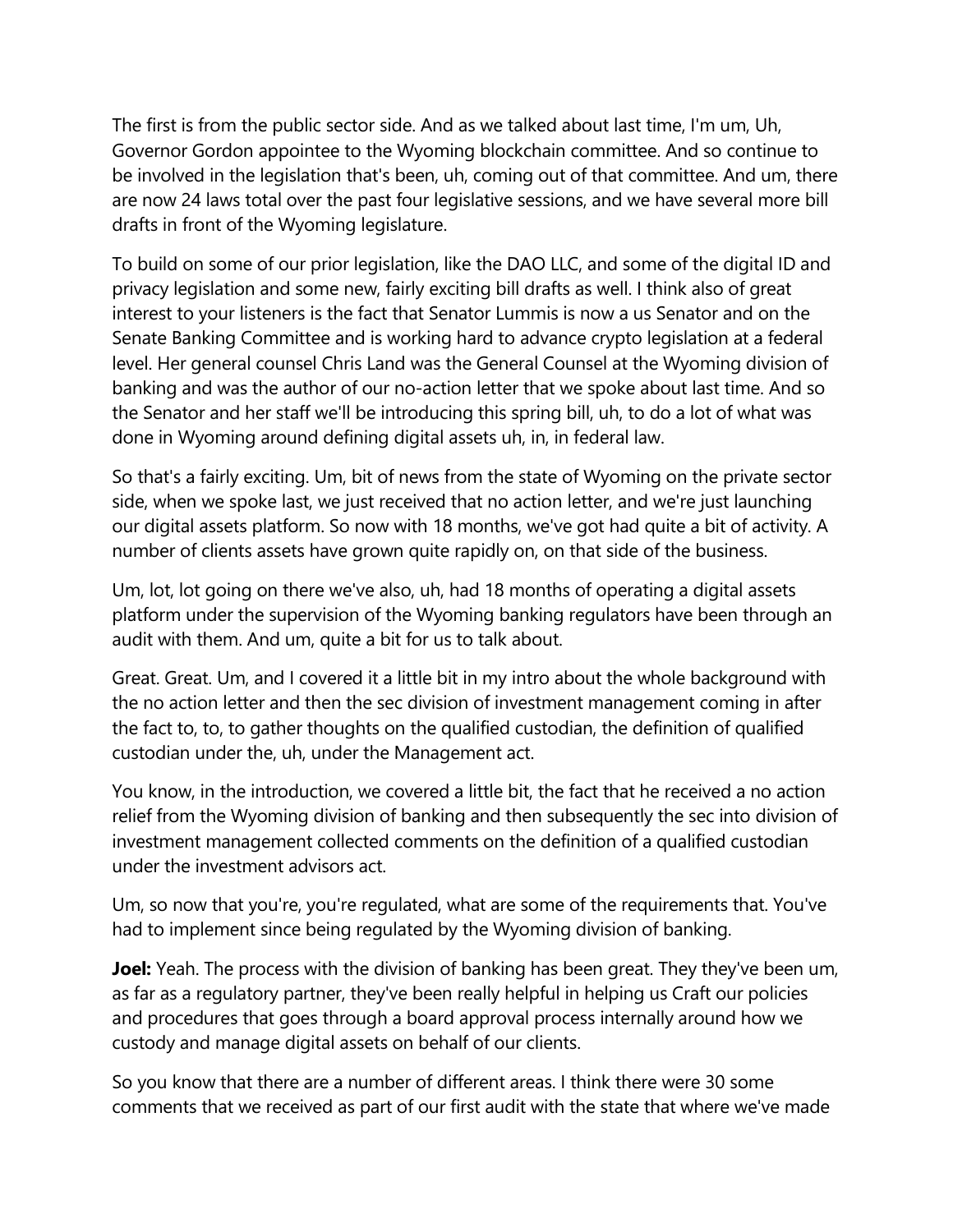revisions to our policies or created new policies to begin with examples would be borrowing and lending of digital assets and the practices or best practices around.

Which protocols we would accept or not accept and what sort of thresholds would, uh, determine which protocols to accept and not accept. And the list goes on just in terms of good governance, good best practices around custody and, and management of clients, digital ads.

**Eric:** And can you explain your process around like a multisignature in the movement of assets?

**Joel:** Yeah uh, we have, again, it's uh, begins with policies and procedures internally we Of course go through our KYC and AML requirements when first accepting clients, and then for purposes of transacting we go through a fairly sophisticated. Authentication process. And this comes really is part of the relationship with our sub custodian partners.

The tech technology providers who assist us with the storage of cryptographic keys. So I'll just walk you through one example of, if we were to be transacting on behalf of a client we have. Senior officers within our firm that comprise a quorum and there is a certain number of senior officers within that quorum who must go through a biometric authentication that authentication takes place on our phones.

It's an app that can only be downloaded by the senior officers are in our quorum. And then we go through a multi-step. Authentication of voice recognition, facial recognition, and thumbprint recognition. And once that's complete it, then kicks out to another member of the quorum. Our policies and procedures have certain steps that I don't want to disclose to ensure that's happening in a way that can't be manipulated.

And then and only then after we've gone through That multi-person multi-step biometric authentication, the transaction then begins. And so I'll speak about Anchorage, who is one of our sub custodians. At Anchorage the instructions move across the internet and go on to a physical arm at Anchorage.

That arm then disconnects itself from the internet physically disconnected. And then connects to a hardware security module or HSM, which is a special purpose hardware device designed for the storage of cryptographic keys. In that, within that HSM, the public key and private key are paired and the information that needs to be printed to the blockchain is created in that HSM.

And then put back onto that arm, which then disconnects itself from the HSM reconnects to the internet, and sends that information to the blockchain and the important thing there is that at no time was our client's private key ever exposed to the internet. Also at no time, was there a human involvement on the other side of Two Ocean Trust?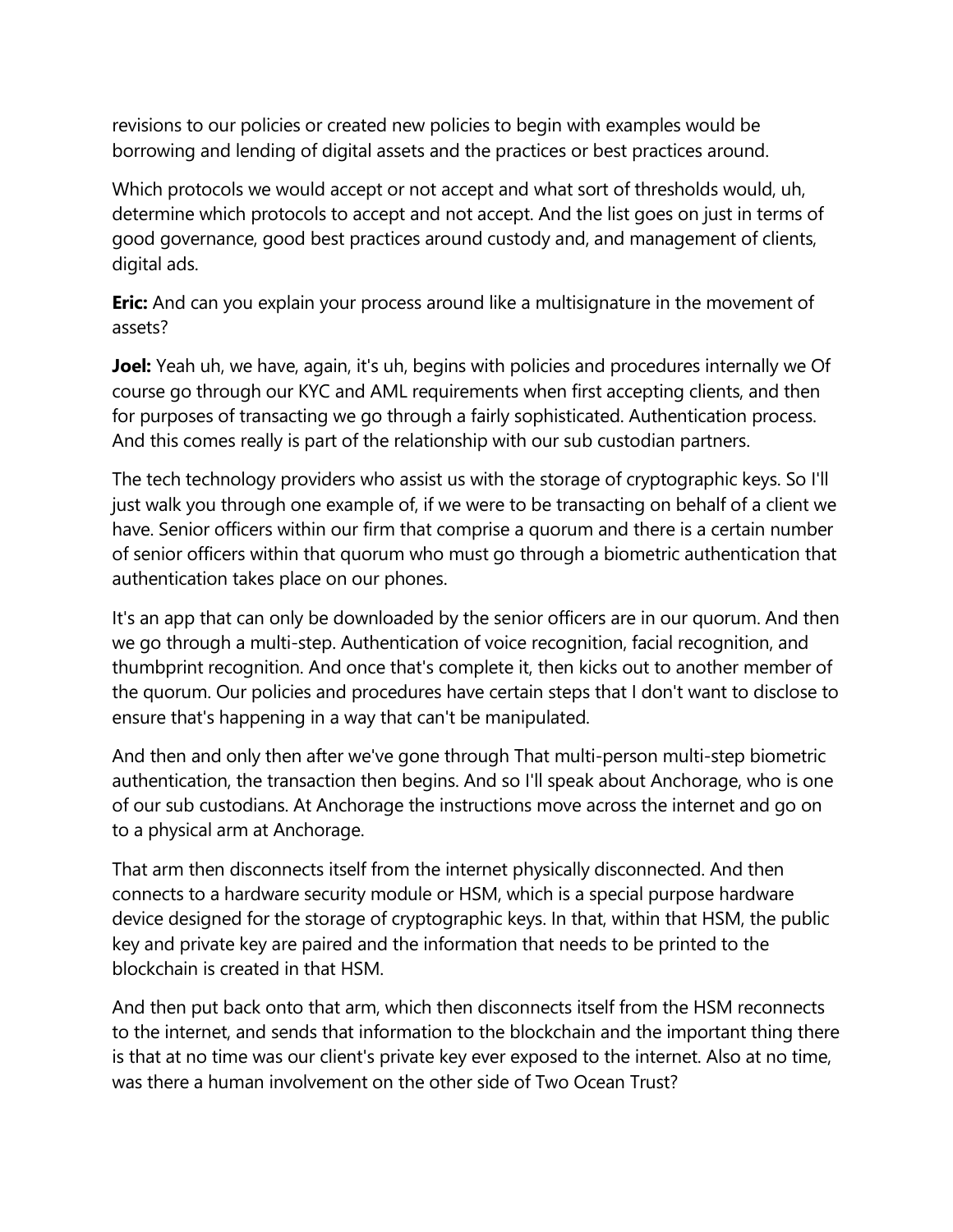No usernames and no pass. So the amount of cryptographic technology that's employed there is it's quite to me, quite impressive and significantly more secure, I think, than the processes that firms typically go through with traditional securities, like stocks and bonds buying and selling stocks.

**Eric:** You know, what you said was an interesting seque to you know, trust because w with the notion of trust is you are getting a lot more security in, in return for, uh, and, and you're getting not only a lot more security, but you're also getting the benefit of knowing that you can pass this on to the future beneficiaries.

But, but that, that creates a conflict.

**Joel:** Yeah. Yeah. You're, you're getting to an interesting friction that exists between the ethos around digital assets, around crypto assets and trust and estate laws. And I'll dive a little deeper on that. So with, uh, trust laws to unlock some of the greater advantages that do exist in, in a state planning, The grant or of the trust must separate dominion and control, meaning that the value of the assets will go on to the beneficiaries.

But the control in the meantime needs to go to a third party or a trustee, and that's somewhat flies in the face of this self-sovereign ethos with crypto assets. Not my keys, not my coins. And so that, that has become a very interesting exercise for us and working with our, our clients in who very much believe in the ethos of a self-sovereign asset, but who also appreciate that if something should happen to them, if they should become incapacitated or die, or something happens to their kids.

They will lose the value of those tokens forever. And that wealth will not be passed along to their beneficiaries. So we work together with high net worth individuals and family offices to help them think about beyond their own lifespan, generational planning, perhaps philanthropic interests for family.

Uh, children, grandchildren, and, and then utilizing uh, trust laws and trust structures to, to maximize the flexibility around how those assets are managed and to optimize taxes. As, as that wealth moves through generation.

**Eric:** And we did talk on our initial podcast about some of the benefits that Wyoming brings in terms of its trust laws.

So another reason why w Wyoming wins. Um, and, and I also wanted to touch on because we talked a little earlier. Some of the changes in Wyoming another more recent I think significant change was the Chancery court in Wyoming. And you know, that's, it's a relatively new adoption, but I think, I had Matt Kaufman on the podcast recently, and we didn't, it wasn't out then, but we've since, talked about, this new chancellor recording and what it means to the state of white.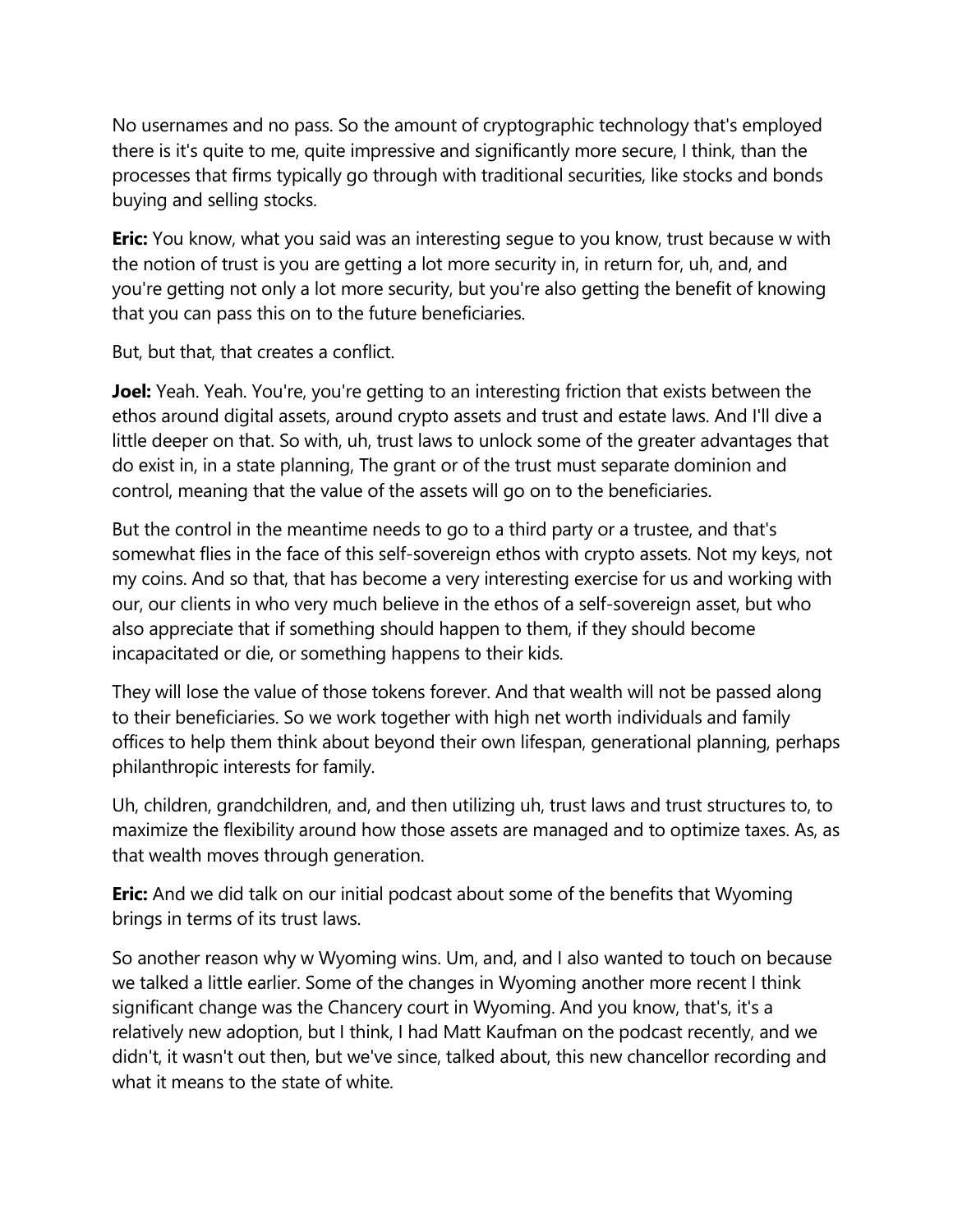Do you want to expand on that a little bit?

**Joel:** Yeah. So that's, that was stood up December 1st of last year. And so it's a new court in Wyoming and similar to other chance of records like Delaware, it's, uh, a primary function is to address commercial and trust matters, but there is also.

Very much, an intention here to have the courts specialize in digital asset matters and to begin to build legal precedent around blockchain technology and, and digital assets. So it's really exciting for the state. And I think it just fits into. What, what began with some very important legislation and groundbreaking legislation that the Wyoming legislature passed and then the regulatory clarity and oversight that came on the heels of that.

And now we're have this judicial branch that will begin to build jurisprudence around, around these, this exciting new asset class.

**Eric:** And certainly the state of Delaware had great success with its Chancery court. And, and the, the prospect of Wyoming, having a chance to record with that specialty really has a lot of promise in terms of managing, disputes, and, and setting it apart as you know, a thinker in and.

Promulgating you know, judicial opinions that serve the rest of the country. Uh, it is, it is exciting. You know, it sounds maybe mundane and procedural, but it's a very critical part of having a supporting infrastructure, particularly when you're, you're adopting a lot of new laws on the topic.

You want to make sure that the courts also pick up on that. Excellent. So in the 16 months since we spoke. Your types of clients, you're the people who come to you, the conversations you're having, how have they evolved?

**Joel:** Yeah, I think we I'm overgeneralizing a little bit here, but there are, you could divide our client base into two different investor types or client.

Th the first are those who have created their wealth through crypto assets and are thinking about generational wealth and estate planning for the first time. The second class are more traditional high net worth and family office, client. Who are looking at this new asset class for the very first time as part of an um, uh, long-term asset that that should be potentially added to their diversified portfolio?

And so I, I, I would say we're generally seeing about an equal mix of both.

**Eric:** And so do you see any other demographic trends in the type of people reaching out over the last 18 months? Like whether state or other, geographies or occupations or

**Joel:** yeah. Yeah. I haven't thought about that before.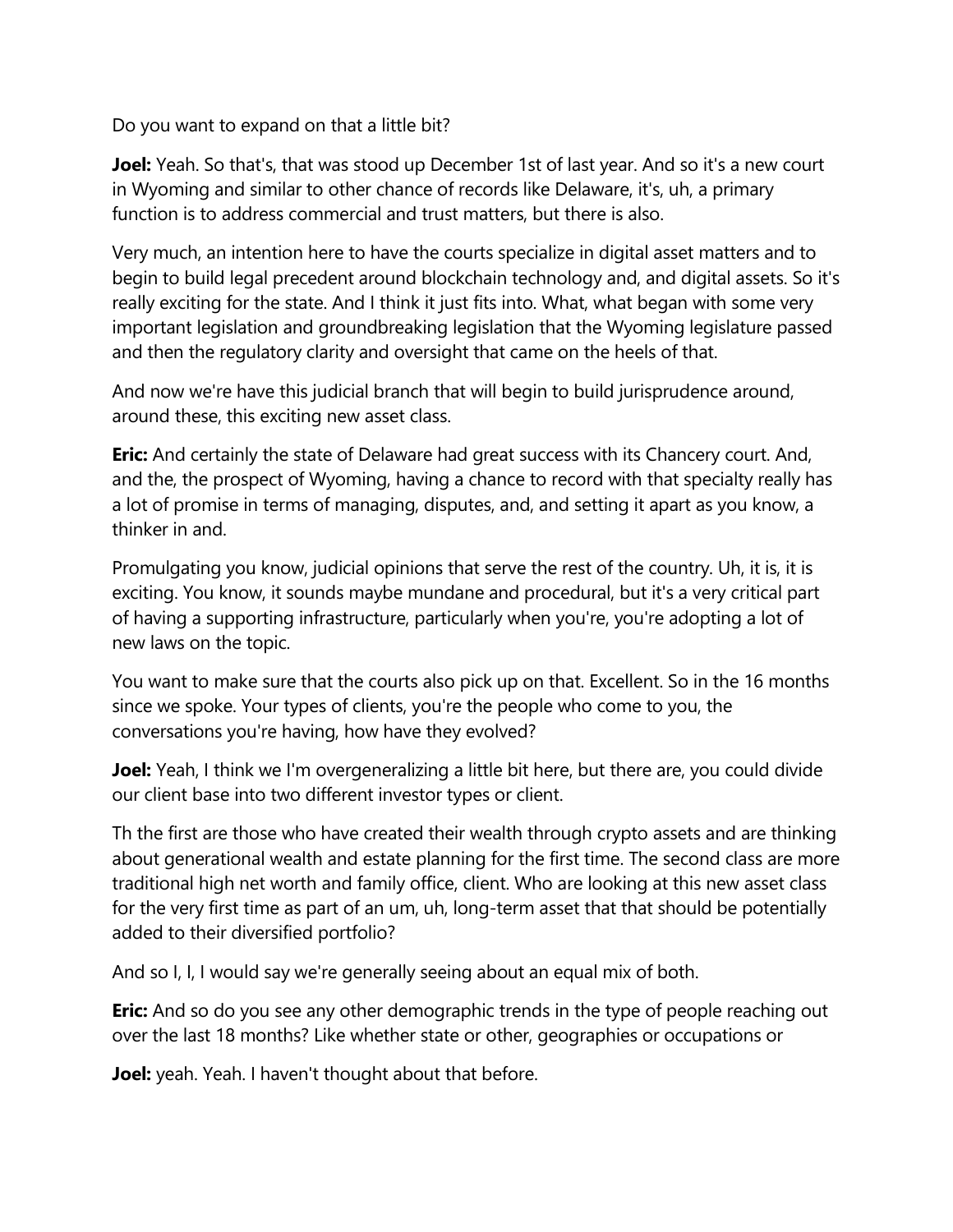I think you probably wouldn't be surprised to see where. Uh, geographically, these folks are coming from its often the financial centers, the technology centers globally, but certainly California, New York Chicago. I think it's probably not a coincidence that those are also very high tax states which may be compelling, compelling them to have a conversation with us as well.

And, uh, Uh, there is a quite a wide range in terms of the ages, ranging from extremely young professionals who were just early on, and I've had great success thus far in their career. And the crypto world to on the other end, there are, or were in second or third generation of families who, are, are investing generational wealth through, through family offices.

So quite a wide range there.

**Eric:** Great. And what do you anticipate? Currently, and maybe this will seque into our next topic, right now as we speak, the, the, You know, Vladimir Putin, just a, what he recognized to breakaway regions and Ukraine. There's a lot of stress, you w one thing I think that surprised a lot of people is the correlation of crypto assets to traditional equities.

How do you see this? How do you see this playing out in terms of your business model? Have you given it much?

**Joel:** thought? Yeah, no, I'm glad you brought up that point about correlation because I think it's somewhat misunderstood generally in the market. Without doubt, without a doubt.

Crypto assets are a risk asset. And when there are moments of volatility in risk assets, crypto is no different. We, uh, we, we S we saw that when you had the initial selloff around COVID you're seeing it now. Whether it's the Russia Ukraine incident or kind of the movement by the fed more recently probably drained liquidity.

Yeah. Which I think which is propagating a lot of the volatility that we see right now. So without a doubt, when risk assets become more volatile, crypto is moving with them. However, if you look across a broader span of time, three years, five years or 10 years, The correlation between crypto assets and more traditional financial securities like equities and fixed income is actually very low.

We've looked at it across, uh, across a variety of time spans, but if you just look three years back, five years back, 10 years back, it's roughly 0.2 to 0.3. Correlation, which just as a reminder of a positive one is perfectly correlated assets. A negative one is perfectly negatively correlated assets, and zero is absolutely no correlation between the assets.

So a 0.1 or 0.2 is a fairly insignificant correlation between those assets and the importance of that. When brought into the context of portfolio theory is that having a portfolio of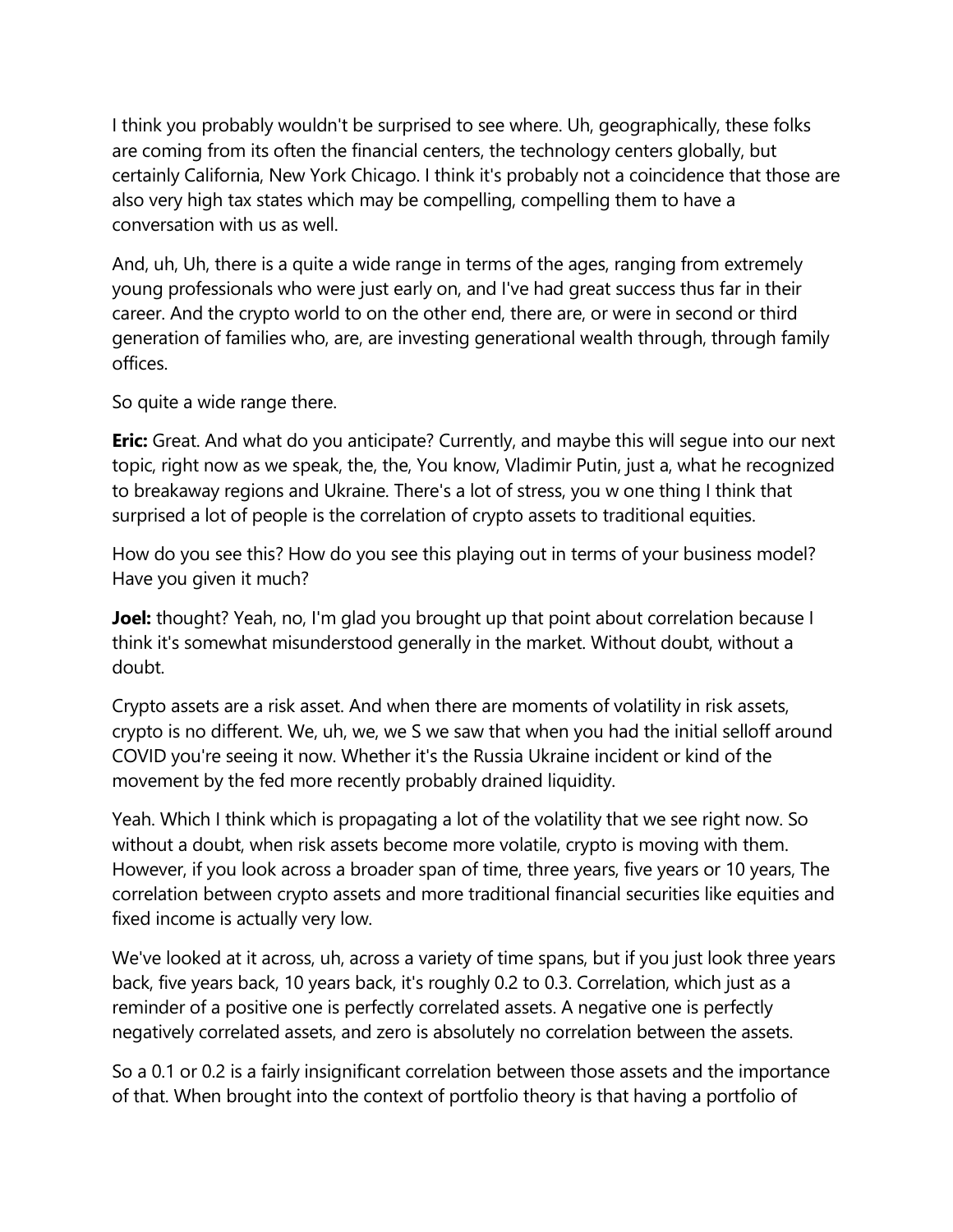assets that have a persistent lack of correlation to one another reduces the overall risk of that portfolio. The overall volatility of that portfolio is re is reduced and If you're talking about a long-term like we typically are with our clients who are looking at this kind of generational wealth terms.

That's a, that's a very great attribute to add to a portfolio what that does. If, if we continue to see upward movement in the prices of. Crypto assets are with that lack of correlation and increased. In the risk adjusted returns or in, in the financial sector, the sharp ratio, which is the amount of risk that you take on given a unit of return.

That's a very positive thing to be able to add to a long-term portfolio. So in some respects, Eric, we were talking about earlier the conflict that exists between. Traditional trust laws, traditional estate planning and crypto assets. On the flip side of that, there are actually some very unique characteristics of digital assets that lend themselves well to generational wealth planning.

And we just talked about the one, which is the lack of correlation between those assets and traditional securities typically found in those portfolios. And the other is, uh, you well known, I'm sure among your listeners, but like with Bitcoin, for example, the known and finite supply uh, the ability to sidestep the supply that is Kering around Fiat currencies globally and the monetary inflation that is that results from that.

**Eric:** And so he, when your allocations today, particularly for the generational, the, the, the general generational wealth approach, what kind of allocations do you typically are you. More heavily Bitcoin, are you now looking at other asset classes like Ethereum? Is there a lack of stability in some of the lesser known all coins that makes them less appropriate for those kinds of allocations?

**Joel:** Yeah. Taking that in a couple of parts first, when we're looking at a client's portfolio, it's really very much case by case. Because of what we were just talking about earlier that persistent lack of correlation and therefore uh, potential benefit to risk adjusted returns of a portfolio. We have shown that over the last three, five and 10 year periods, a small allocation to uh, crypto assets.

Let's just take Bitcoin as an example. An allocation of about 3%, 4% to book to Bitcoin, adding to a traditional portfolio. In this case, we used 60% equity, 40% fixed income, just as a sort of benchmark, a 3% allocation to Bitcoin in that portfolio. Did not increase the volatility or the risk of that portfolio over that three, five and 10 year historical look back and it increased the returns dramatically.

Now it's impossible to say whether the return profile will look similar going forward, but the historical returns were increased dramatically. In fact, on a 10 year horizon just a 5%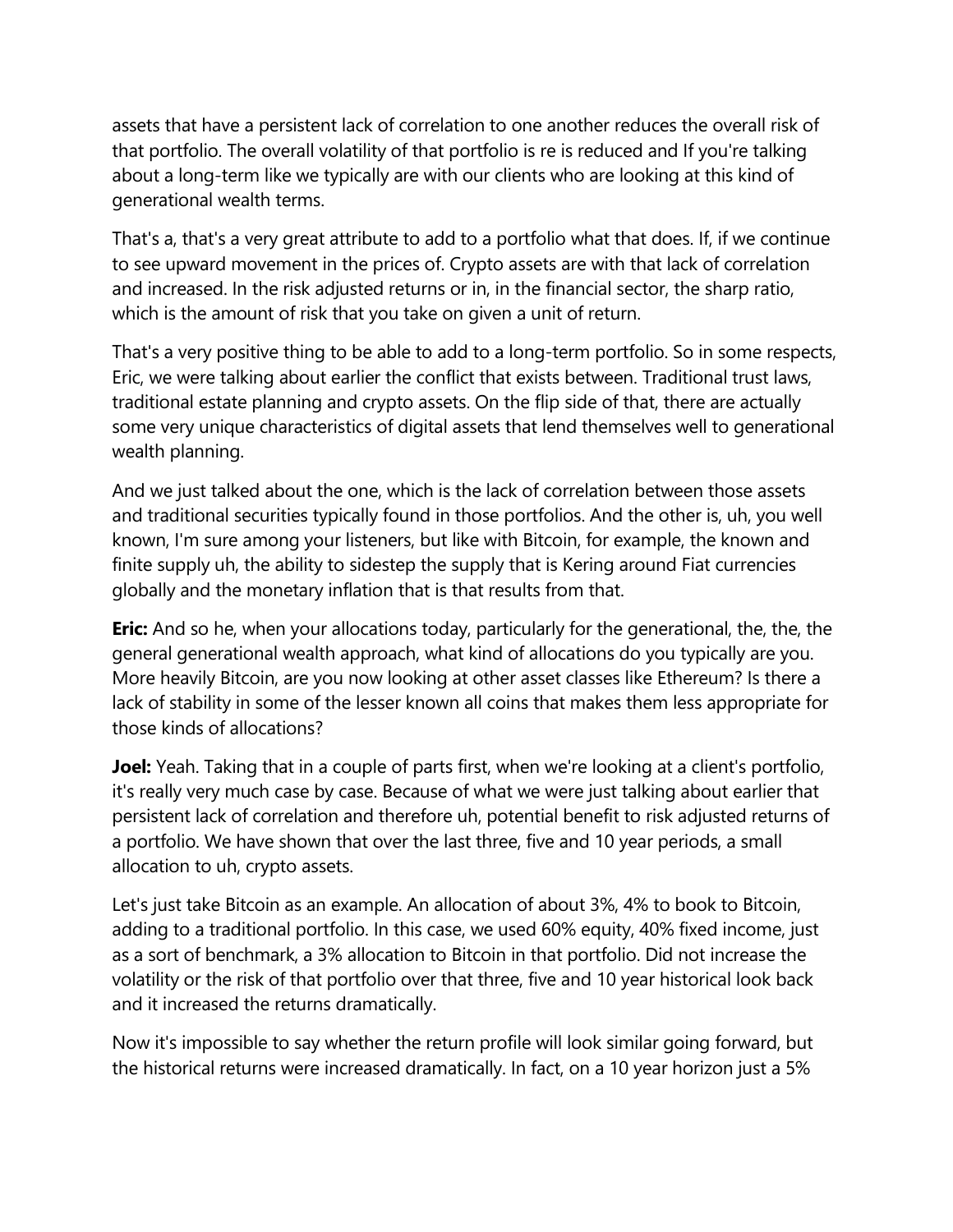allocation to Bitcoin doubled the returns of a 65. Equity fixed income portfolio and did so without contributing any incremental risk to the portfolio.

So the risk adjusted returns. We're dramatic. And, uh, again, we don't know what's going to happen in the future, but we like the idea of adding this asset class to a portfolio in a, in a thoughtful amount that we think presents the opportunity to participate and continued significant appreciation of the price of these assets without increasing the volatility of the portfolio.

So we talk with clients about a two to 5% allocation, depending on their particular situation. Then the second part of your question, you talked about the other assets. When we ran that analysis, I was actually hoping that then you could put in a theory and see an even greater benefit because even greater lack of of correlation, but the reality is.

Digital assets, crypto assets do tend to move highly correlated to one another. So we really didn't see much of a change from putting, for example, a 50% Bitcoin, 50% of Ethereum position into a portfolio. It was more or less the same as if you just on Bitcoin. So I would stay with that two to 5% allocation to crypto assets.

And then how you allocate amongst the different POS. Assets or protocols as is a different discussion.

**Eric:** And in determining that two to 5% allocation does the inherent volatility factor into it. In other words, like some people would say, depending on who you talk to before. Today, it might be \$37,000.

It's been as high as 60, but the, uh, over the last year, Bitcoin hasn't, it's had its spike, but it's roughly over the last year, I think it's it. Hasn't done much, on a one-year basis. It's down a little bit. Yeah. Depending on which day, but yeah, it's down a little bit.

And you know, I think there's. I think there's a view that when you take a long-term horizon, it's still a very intelligent asset to invest in. And it's more the people who are looking for shorter term, bigger gains, you're, you're probably looking to go into you know, higher volatility where you can get that upside and, in, in the downside.

But like when you're thinking prospectively about that, are you thinking about. The how to mix in the additional volatility of other altcoins into that, to ensure that, that you're getting that, that increased return over, let's say a 10 year horizon for, or are you saying, or are you thinking, Bitcoin is still the tried and true.

That's, you, and it may be all of the above, but I'm just interested in how you factor that, that higher risk higher reward into sort of that longer term trajectory.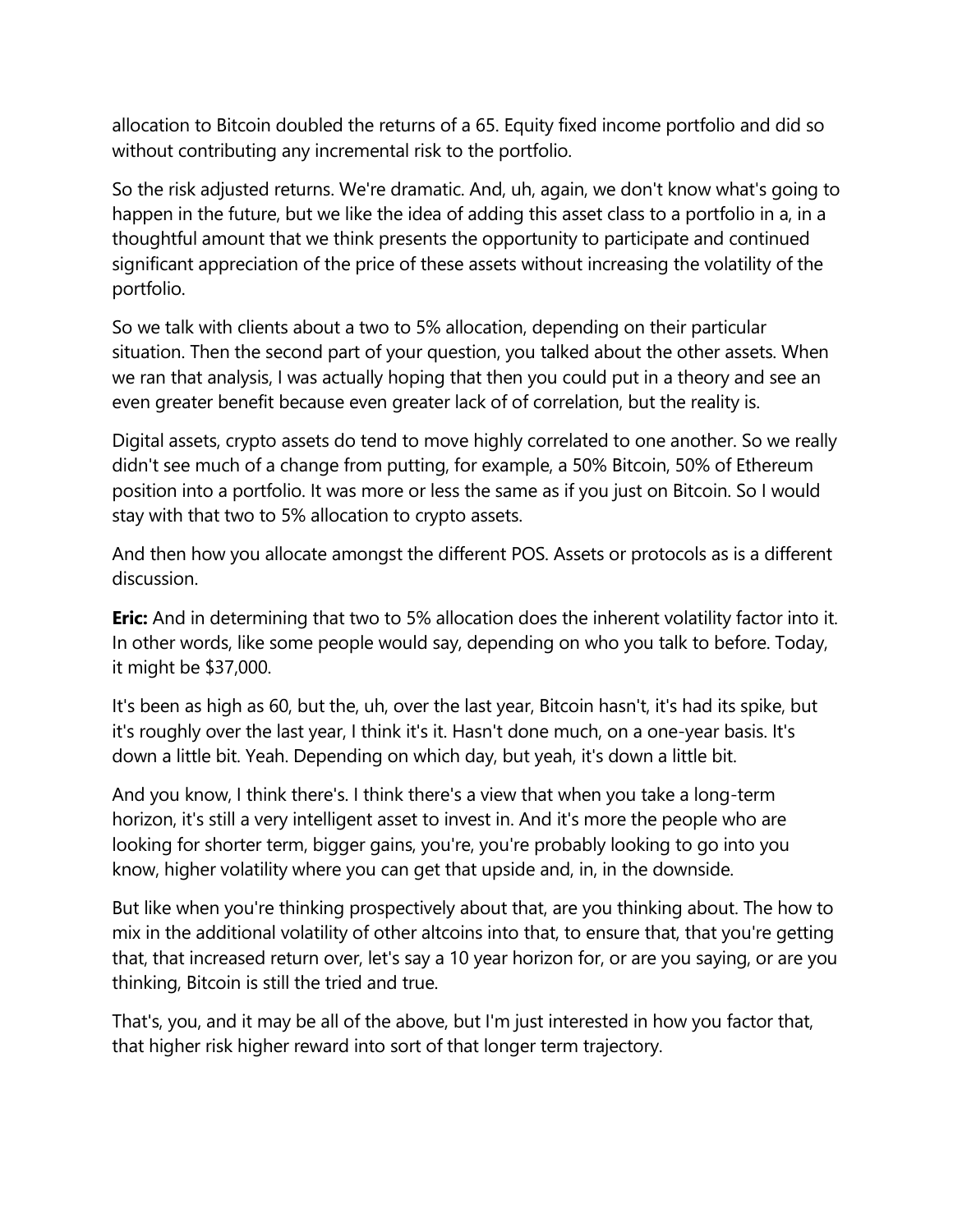**Joel:** Yeah. Yeah. And it's similar to what I said in response to your last question, which it is it's very much dependent on the client and their situation and what they're hoping to achieve.

Most, all of our clients have a very long-term investment horizon. This is, as I said before, generational wealth, which has a sort of an endowment style investment to it. And so, so what that means is that your looking to diversify across a broad set of assets which have the potential to generate returns over time that exceed inflation.

Hopefully in an amount that equals or exceeds the family's cashflow needs over time. So that you're preserving that, that principal amount. And, uh, uh, so with these very longterm portfolios, you're looking to diversify across assets that have low correlation as well. So we're assisting clients not only.

With crypto assets, but we're looking at venture capital and private equity and other real assets, like real estate or commodities, timber, et cetera, and then public equities and fixed income and cash and so on. But I think there's a very compelling argument to include something like a store of value, digital asset, like Bitcoin.

Into a portfolio when that, when that, when that's your kind of general time horizon, and that's your general construct of looking for uncorrelated diverse assets, how you then begin to add other potential protocols or tokens really depends on the client's interest and their risk appetite.

W we haven't gone very far out the risk return curve as it relates to. The other alternative tokens, I would say off the top of my head that probably 80% of our client's assets are in Bitcoin. The vast majority of the balance is in Ethereum. And then there are a few. Assets in there as well that, perhaps that there something that interested the client in terms of a practical application that, that protocol brings that, that they believe is going to experience some significant adoption relative to what's currently priced into the token.

So those are one-off things, but for the vast majority of our assets invested for our high net worth family office club. It's a store of value thesis. And you know, right now at least Bitcoin seems to be, seems to have won that adoption uh, battle.

**Eric:** And so in terms of the equity portfolios do you also seek to gain some exposure to Bitcoin mining?

## Through equities

**Joel:** through venture, through our venture capital allocations. Yes. We have, uh, have sort of identified and helped our clients allocate assets with some of the top venture capital firms. Investing in the crypto space now. And some of those portfolio companies would include minors as well as other kind of early to mid-stage crypto related company.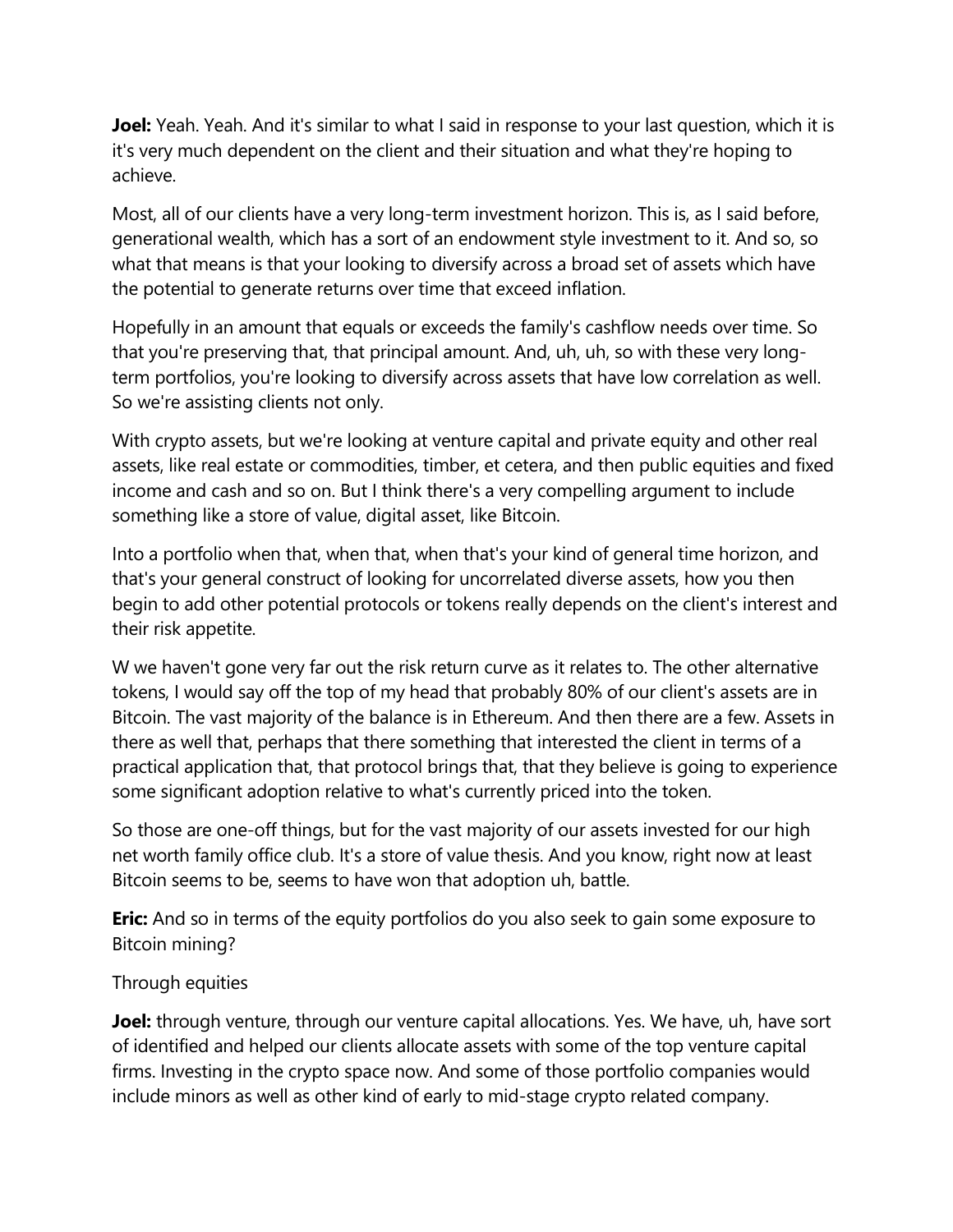**Eric:** Okay. And are those typically more conservative in how they approach a crypto space for like the trusts? Like certainly Bitcoin mining is I think viewed more as an infrastructure play and with a fair amount of stability to it right now, at least in particularly some of the benefits it's having on the energy grids, where it is.

Is that sort of, what is that sort of the approach that you're pursuing there? And,

**Joel:** yeah I guess I, if, if I were to. Put these venture investments on a spectrum of risk. I wouldn't put it at the conservative end to answer your question. I would still consider even though that they're investing in inequities of companies that are the sort of pick and axis of the crypto, sector. I think it's still a very volatile sector. It's still very early. There's a lot of uncertainty, regulatory, uncertainty, macro uncertainty that will potentially affect the ultimate valuation of these companies. And so I think it's still a fairly risky investment, perhaps less risky than the token itself, but I think you.

You're still going to see a lot of volatility. Even in the equity investments around this sector.

**Eric:** Now, I think we talked earlier about one of the bills before the legislature in Wyoming, on industrial power zones. Do you want to expand on that and its implications for them for?

mining?

**Joel:** I'm, I'm really excited about this.

I, we don't know the fate of the bill it's before the legislature right now that this bill came out of. Of our committee though, the Wyoming blockchain select committee. And the, the idea is that Wyoming is for those that don't know has uh, a long history of being one of the largest energy producers in the United States.

It's one of the largest producers of coal and oil and natural gas. Wyoming will be Uh, the site of the one of the first new advanced reactor nuclear, power plants in a few years, that's already been approved and, uh, is the construction is underway. But, but what Wyoming has relied on previously was sending those natural resources either, in a rail car.

Down the line or over transmission lines to where the population lies and that's not Wyoming, it's a rail car down to Chicago and that's been the source of Wyoming's an important source of Wyoming's revenues over the years. And why we have run a surplus on average and have a \$25 billion sovereign fund now with the advancement of technology and.

I believe that we have an opportunity to relocate where we're consuming a vast amount of our electricity back to the source of that energy, as opposed to where the population is.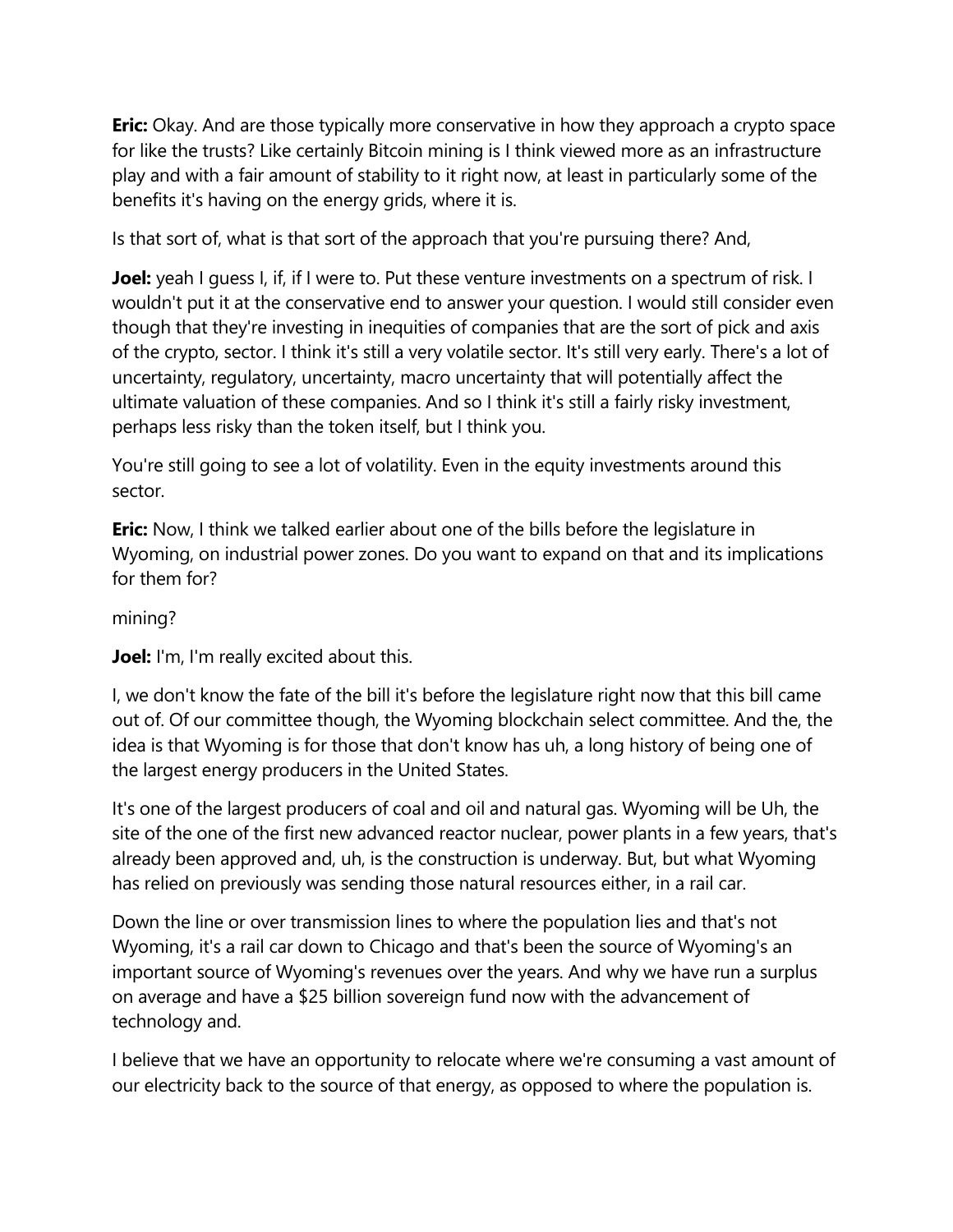And it, it, it is much more efficient for the energy that's required for things like cloud storage, artificial intelligence, virtual reality, the metaverse.

Crypto mining, whether it's proof of work or proof of stake, why not have that computational and storage electricity requirement take place at the source of the electricity generation, it's much easier to send zeros and ones down on the internet and efficient than it is to send. Electrons down a copper wire or, uh, you coal down, down a rail line.

However, we in Wyoming have like most, every state, a regulated utility infrastructure to protect the prices of electricity for our state residents. And it's a wonderful thing. What this bill aims to do is to not completely deregulate Wyoming's electricity grid as Texas has done, but to create zones where we could potentially co-locate electricity generation and hopefully this will spark.

Green energy as well. Wyoming has an abundant amount of sunshine and wind and, uh, co locate, energy production with energy consumption and do so on state land that has been set aside outside of our regulated energy grid. And that's what this bill aims to do. I think it's a great idea for Wyoming and for the world.

Now it's in the fate of the of the legislators in their hands. It's in the fate. It's fate is in the hands of the legislature.

It's certainly exciting. You certainly, I've heard a lot about Texas as being the prime state for minors to date. So it'd be good to if the legislature was able to put in place some laws that would make Wyoming be able to recognize its rightful place in that as well.

So I'd be remiss not to tell a, another little story about Joel and I started so with the DAO LLC statute, you know, I reached out to Joel. Going back and forth. And I express some unhappiness with the Dao LLC statute. I thought some things needed to be addressed and lo and behold, fast forward, like a month or so later on Monday DAO select Bosch and committee working group for

different, it's how it should always work.

Eric, that's a really great thing about being involved in legislation in Wyoming is that you could, you could make things happen. And thank you. Thank you. By the way, for your contribution to that legislation.

**Eric:** Um, it was, it's funny, like even from New Jersey, uh, but I'm a big Wyoming fan.

In fact, I told them, I told him that I said that calc and I said, I haven't been out to Wyoming yet easy, cause he had the blockchain stampede. He's just come out. And I'm like you know, it's easier. If I'm like, if I'm like a panelist or something, otherwise, I don't know.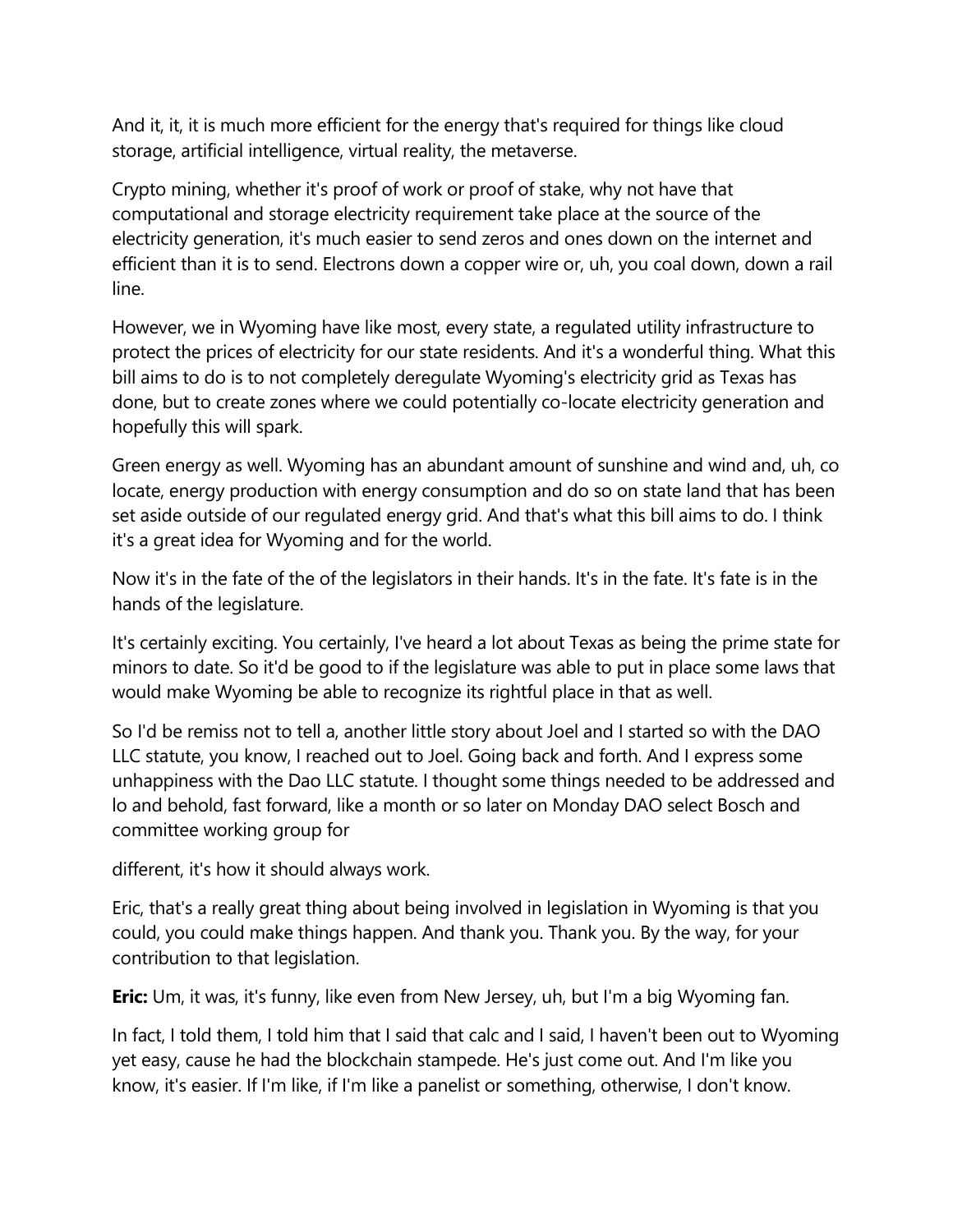And he said, he goes, you like, we can work on that. So I think, I think maybe next year. I'm going to be part of the stampede cause I'm certainly a big enough fan of Wyoming, but I can't really like you're a fan of Wyoming. Sure. Have you ever been there? No. We're

**Joel:** going to hold you to that.

It's a great event and we'd love to see you. Yeah. And you could host a podcast live from the Wyoming blockchain stampede.

**Eric:** Look at that, Joel man, you're just, you're making it happen. You're always making it happen. Um, and so the, the, the Dallas location, there's some amendments you know, now to the statute that I think are going to improve it a little bit.

And listen, I think. What's the feedback that you've seen on your end about it.

**Joel:** It's been great. You know, I think people are still wrapping their heads around. The Dao can potentially be. I don't think even those who are experts in, who helped us craft the legislation, know exactly where this will lead us in the future.

And uh, as one of my colleagues on the select committee likes to say, these are these bills are living documents and they, they will need to be updated and amended over time. As we learn more. But, uh, at, at our prior select committee meeting just before the interim period ended the secretary of state updated us, that there had been already since, since the dowel legislation went into effect I think about six months ago, there've been 150.

DAO's registered with the state of Wyoming. And I think that's just, people, I think people are. Learning about it and discovering it. And so I think that is probably a very small number of what we're going to see and all kinds of different variations on the Dao and use cases for the Dao amongst those 150.

So it's exciting legislation. We'll continue to take feedback and make improvements. I'm excited for. The chance to record to be, you stood up and beginning to address some, uh, some issues that may arise and disputes that may arise and begin to build more precedents around how these are going to.

**Eric:** Yeah, certainly the, the, the book is being actively written and probably, you know, you fast forward five years that the best, that statute or the types of parties taking advantage of it might be very different. So

**Joel:** chapter one, page one.

**Eric:** Yeah, yeah. Maybe in the preface. But well, this was great.

Anything else before I let you go that you think we should be touching.